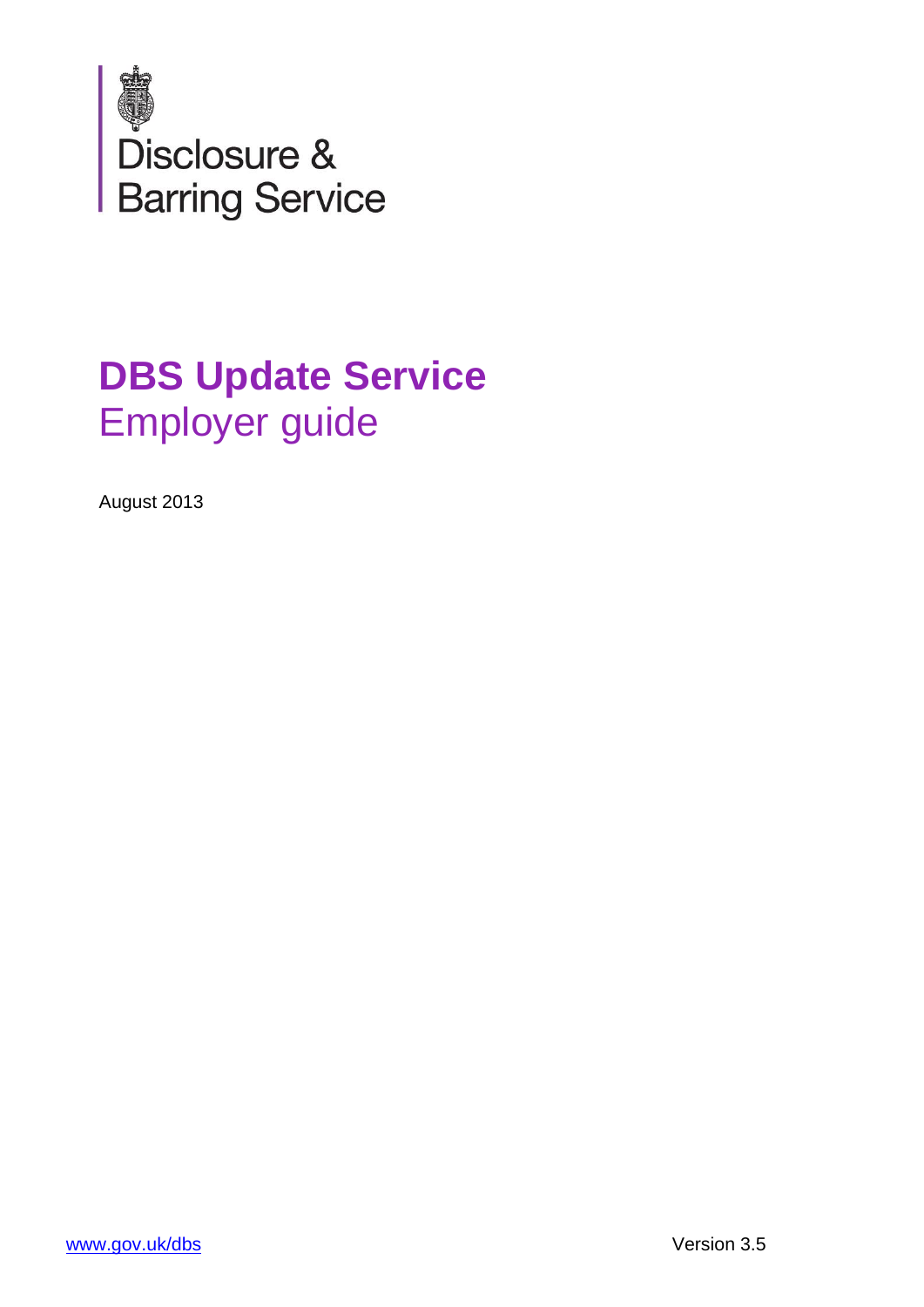# <span id="page-1-0"></span>**Contents**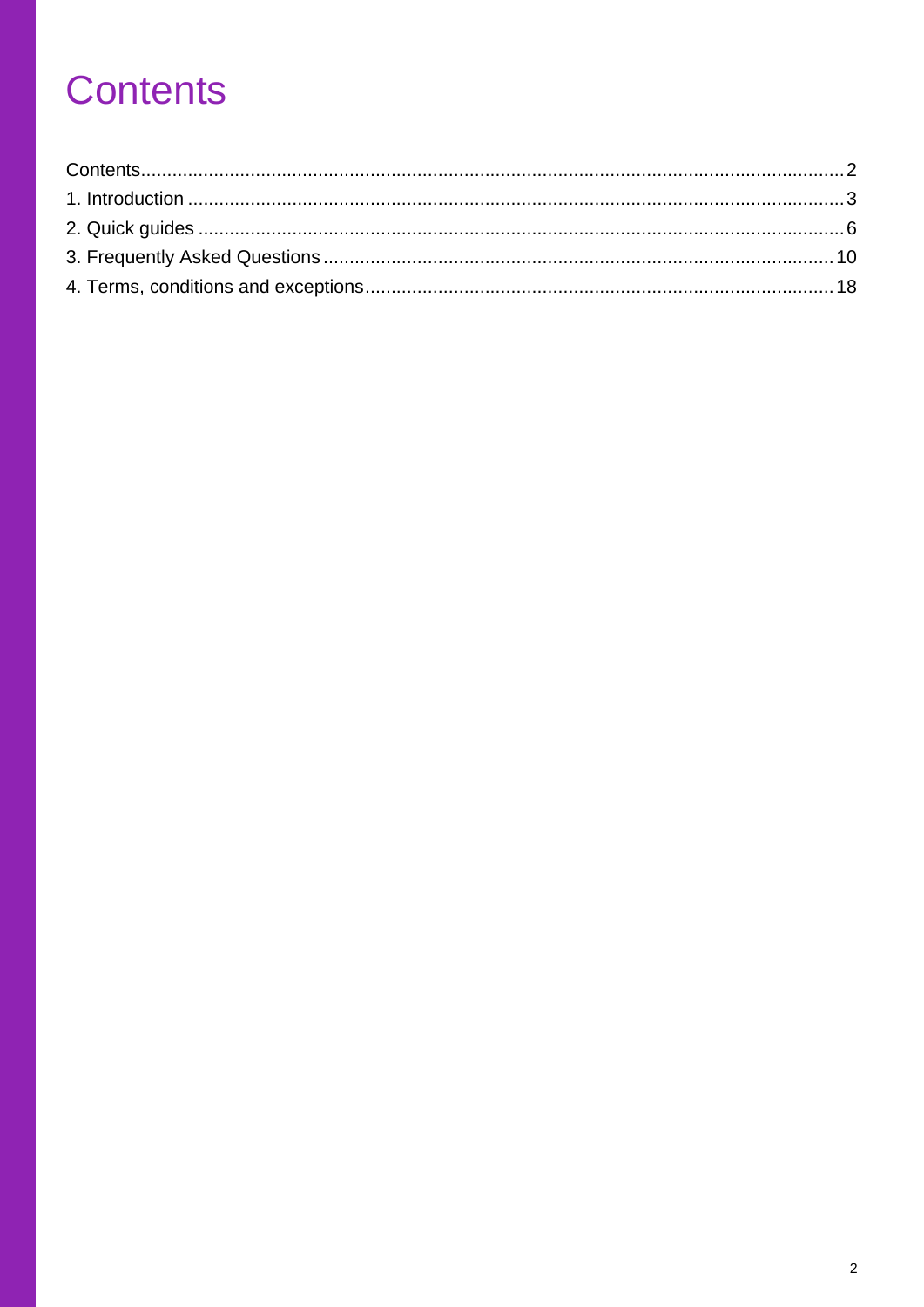# <span id="page-2-0"></span>1. Introduction

You can access the Update Service to carry out free, instant online Status Checks on an individual's DBS Certificate. You may never need to apply for another DBS Check again.

## **What is the DBS Update Service?**

For a small annual subscription of just £13 (free for volunteers), applicants can have their DBS Certificate kept up-to-date and take it with them from role to role, within the same workforce, where the same type and level of check is required.

Next time you recruit someone and need to get them DBS checked – why not ask if they are a member of the Update Service. If they are, with their permission, you can use their current DBS Certificate and carry out a free, instant online check to see if any new information has come to light since its issue.

## **Important**

Where possible, give the applicant their application reference so they can subscribe to the Update Service when they apply for their DBS check.

If they wait to subscribe with their DBS Certificate number they must use it within 14 days of the resulting DBS Certificate issue date.

## **How do you access the Update Service?**

After viewing the original DBS Certificate, if you are entitled to carry out a Status Check and have the individual's permission go to [www.gov.uk/dbs-update-service.](http://www.gov.uk/dbs-update-service)

## **Carrying out a Status Check is quick and simple**

- Enter your:
	- o organisation name
	- o forename
	- o surname

## **Information required for DBS Certificate being checked**

- **•** Enter the
	- o DBS Certificate number
	- o current surname of the DBS Certificate holder as specified on their DBS **Certificate**
	- $\circ$  date of birth of the DBS Certificate holder as recorded on the DBS Certificate

#### **Results**

- The result will be returned instantly
- The individual will be able to see who has carried out a Status Check on their DBS Certificate and when the Status Check was carried out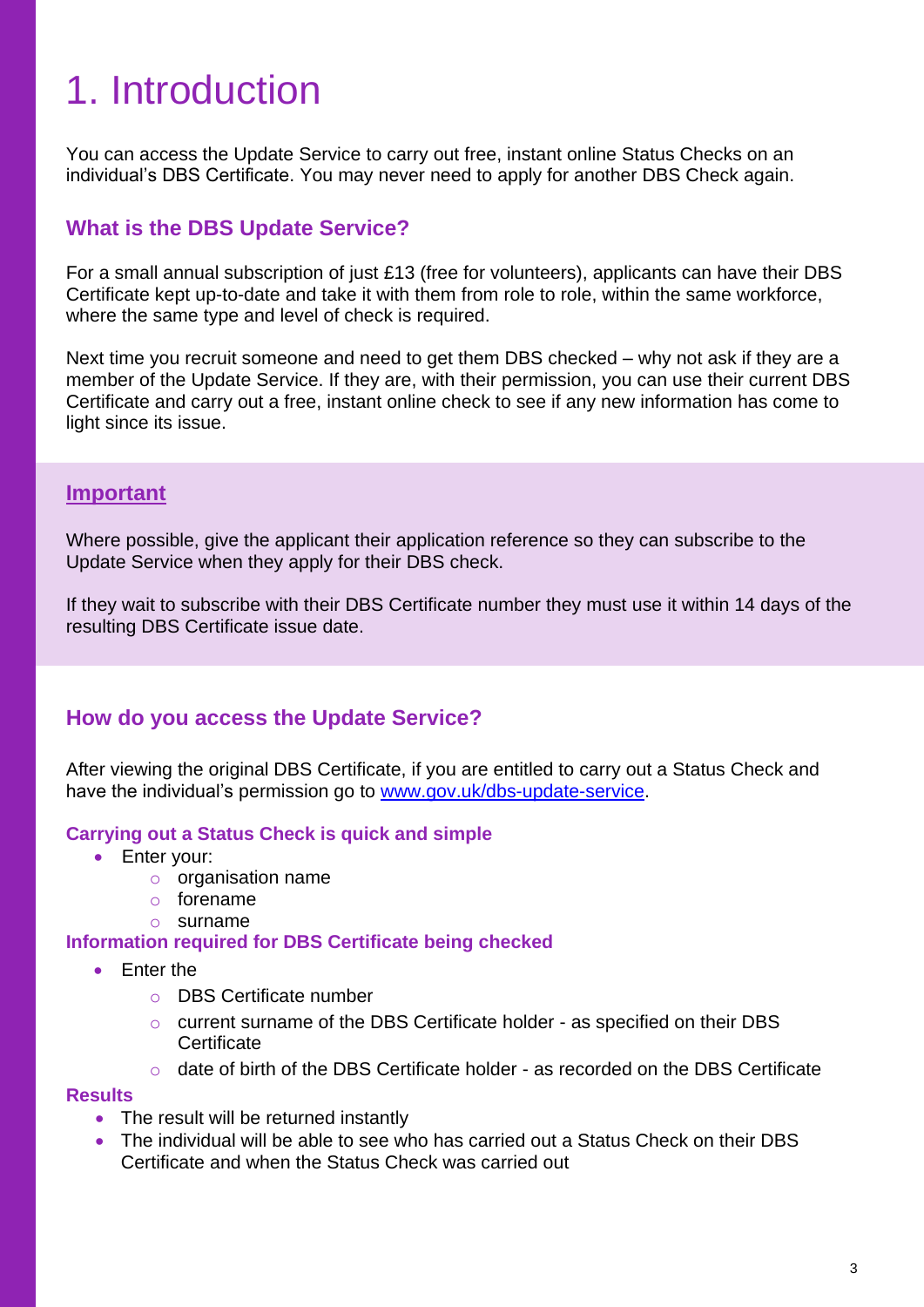## **Benefits to you**

- Instant online checks of DBS Certificates.
- No more DBS application forms to fill in.
- You may never need to apply for another DBS check for an employee again.
- Less bureaucracy.
- Saves you time and money.
- Enhances your safeguarding processes and may help to reduce your risks.
- Easy to incorporate into your existing suitability decision-making processes.

## **Benefits to your employee**

- Saves you time and money.
- One DBS Certificate is all you may ever need.
- Take your DBS Certificate from role to role within the same workforce.
- You are in control of your DBS Certificate.
- Get ahead of the rest and apply for jobs DBS pre-checked.

## **What else you need to know**

A number of other changes came in at the same time as the Update Service:

## **DBS Certificates**

The DBS will no longer automatically issue a copy of the applicant's DBS Certificate to the Registered Body who countersigned the DBS application form. Employers will need to ask the applicant for sight of their DBS Certificate.

Registered Bodies will be entitled to ask the DBS for a copy of the applicant's DBS Certificate if all of the following conditions apply:

- The individual is subscribed to the Update Service; and
- The employer has carried out a Status Check which revealed a change to the DBS Certificate; and as a result
- The individual has applied for a new DBS check as the result of a change to an existing DBS Certificate; and
- The DBS issued the new DBS Certificate to the applicant more than 28 days ago; and
- The applicant has not shown the employer their new DBS Certificate.

If the individual has disputed the new DBS Certificate the DBS will not consider issuing a copy to the Registered Body until 28 days after the dispute is resolved.

If the individual has disputed the new DBS Certificate, and the dispute is 'not upheld', the Registered Body must wait until 28 days after the dispute resolution date before requesting a reprint. This is to give the applicant time to show the DBS Certificate to the Registered Body /employer.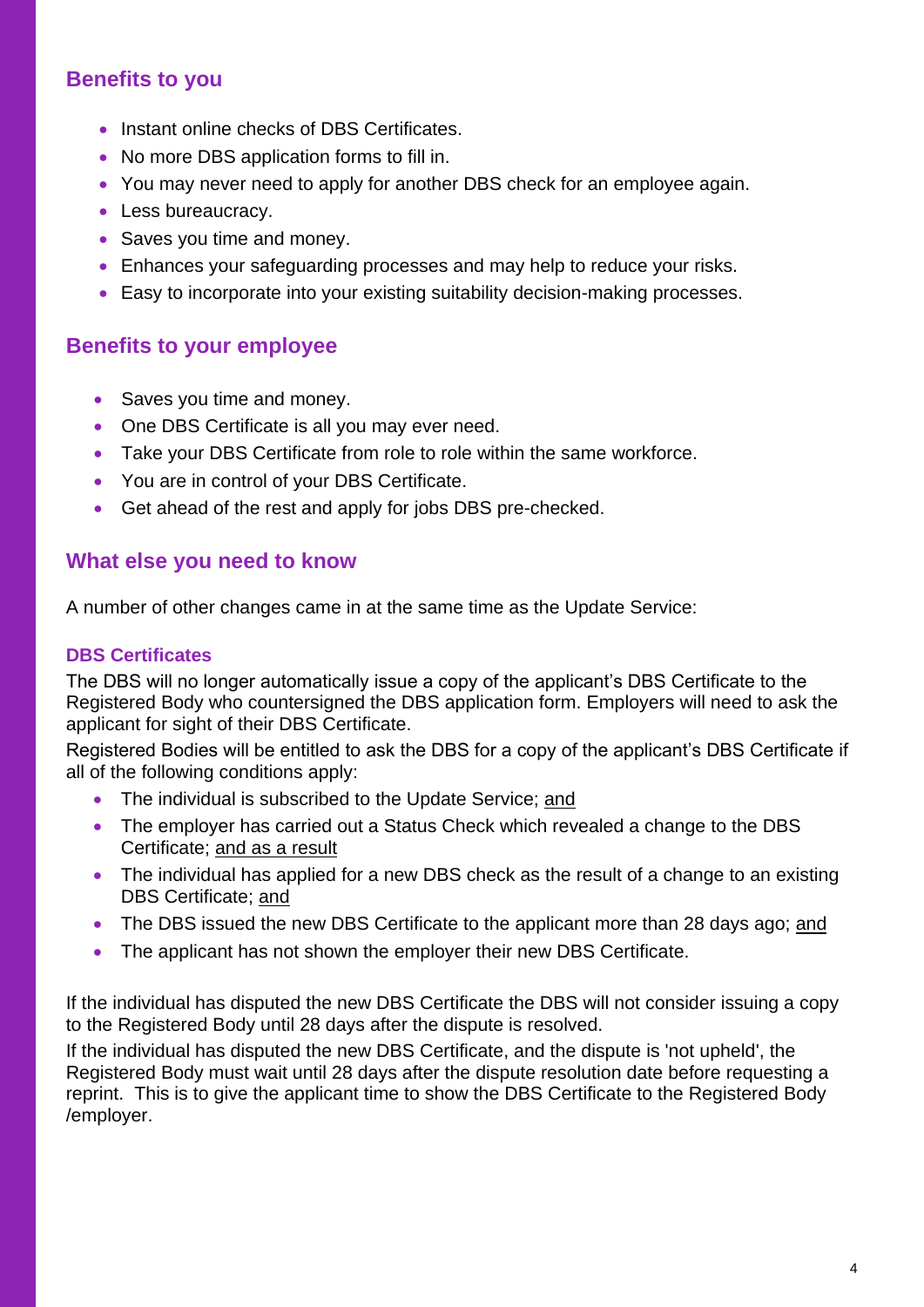## **Field x61 on the Application form**

At the same time that the Update Service became available, the DBS started using a new relevancy test when considering the release of non-conviction information about an individual. It is now based on the type of workforce and no longer the actual job role.

This change means that DBS Certificates can be taken from role to role within the same workforce i.e. when moving between jobs that involve working with children, adults, both or other.

To accommodate this change the DBS has extended the Position Applied For field (X61) to include both lines totalling 60 characters on the application form.

Registered Bodies must now complete this field as follows, failure to complete the field correctly may result in the form being rejected, it may also prevent the applicant from using their DBS Certificate for future employment or volunteering purposes:

- **X61 Line 1: Write in one of the following form of words to indicate the relevant workforce(s) i.e.**
	- Child Workforce
	- Adult Workforce
	- Child and Adult Workforce
	- **Cther Workforce**

Note: 'Other Workforce' must be written if the person is not working with children or adults.

## **X61 Line 2: Enter a description of the 'Position Applied For' up to 30 characters.**

## **Further information**

Detailed information included in this guide:

- quick guides
- frequently asked questions
- terms, conditions and exceptions

You can also find further information at [www.gov.uk/dbs](http://www.gov.uk/dbs-update-service)

Watch our Update Service YouTube video for employers [here.](http://www.youtube.com/watch?v=k2p2k2MQvRE)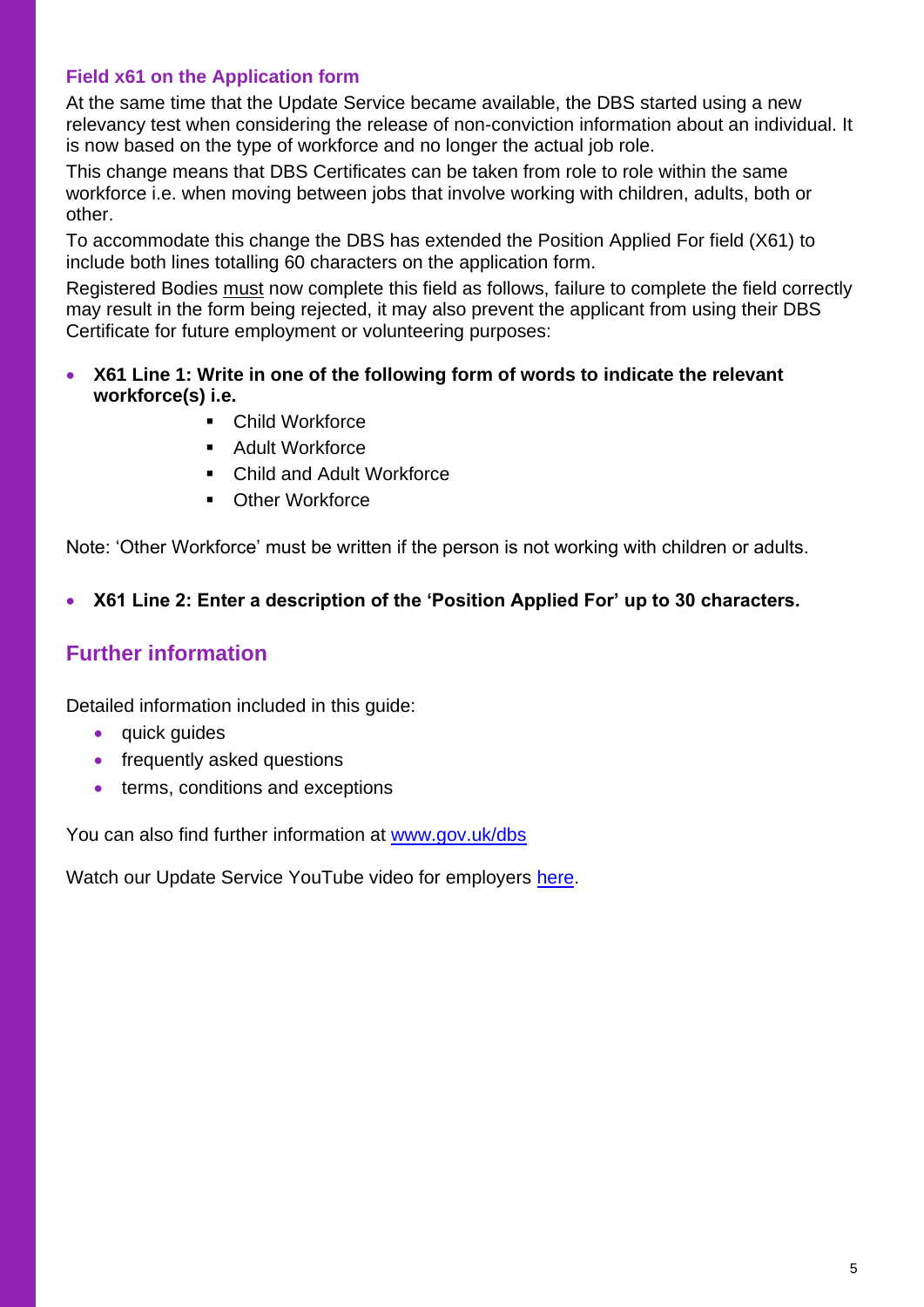# <span id="page-5-0"></span>2. Quick guides

## **Am I entitled to carry out a Status Check?**

Employers must be able to say 'yes' to the following questions before they carry out a Status Check. If you answer 'no' to any question you cannot carry out a Status Check:

- Do you have the applicant's permission?
- Are you legally entitled to the same level of DBS Certificate Standard or Enhanced?
- If you are legally entitled to a Barred List check does the DBS Certificate contain the one you require i.e. Children's list, Adults' list, both or none?
- Does the DBS Certificate contain information which you are legally entitled to see, such as Barred List checks?
- Is the DBS Certificate for the right workforce Child, Adult, Both or Other? This will be indicated in the 'Position Applied For' section and will show which workforce has been used to determine the relevancy of any locally held police information.
	- o Child Workforce: any position that involves working/volunteering with children.
	- o Adults Workforce: any position that involves working/volunteering with adults.
	- o Child and Adults Workforce: any position that involves working/volunteering with children and adults.
	- o Other Workforce: any position that does not involve working/volunteering with Children or Adults e.g. Security Guard.

#### **Examples**

- An Enhanced DBS Certificate with a check of the Children's Barred List for the Child Workforce can be used by a new employer who requires:
	- o An Enhanced DBS Certificate; and
	- o A check of the Children's Barred List; and
	- o Where the individual will be working with children only (not adults).
- An Enhanced DBS Certificate with no Barred List checks for the Adult Workforce can be used by a new employer who requires:
	- o An Enhanced DBS Certificate; and
	- o No barred list check; and
	- o Where the individual will be working with adults only (not children).
- An Enhanced DBS Certificate only for the Other Workforce can be used by a new employer who requires:
	- o An Enhanced DBS Certificate; and
	- o Has no legal entitlement to a check of the Barred lists; and
	- $\circ$  The person will not be working with children or adults.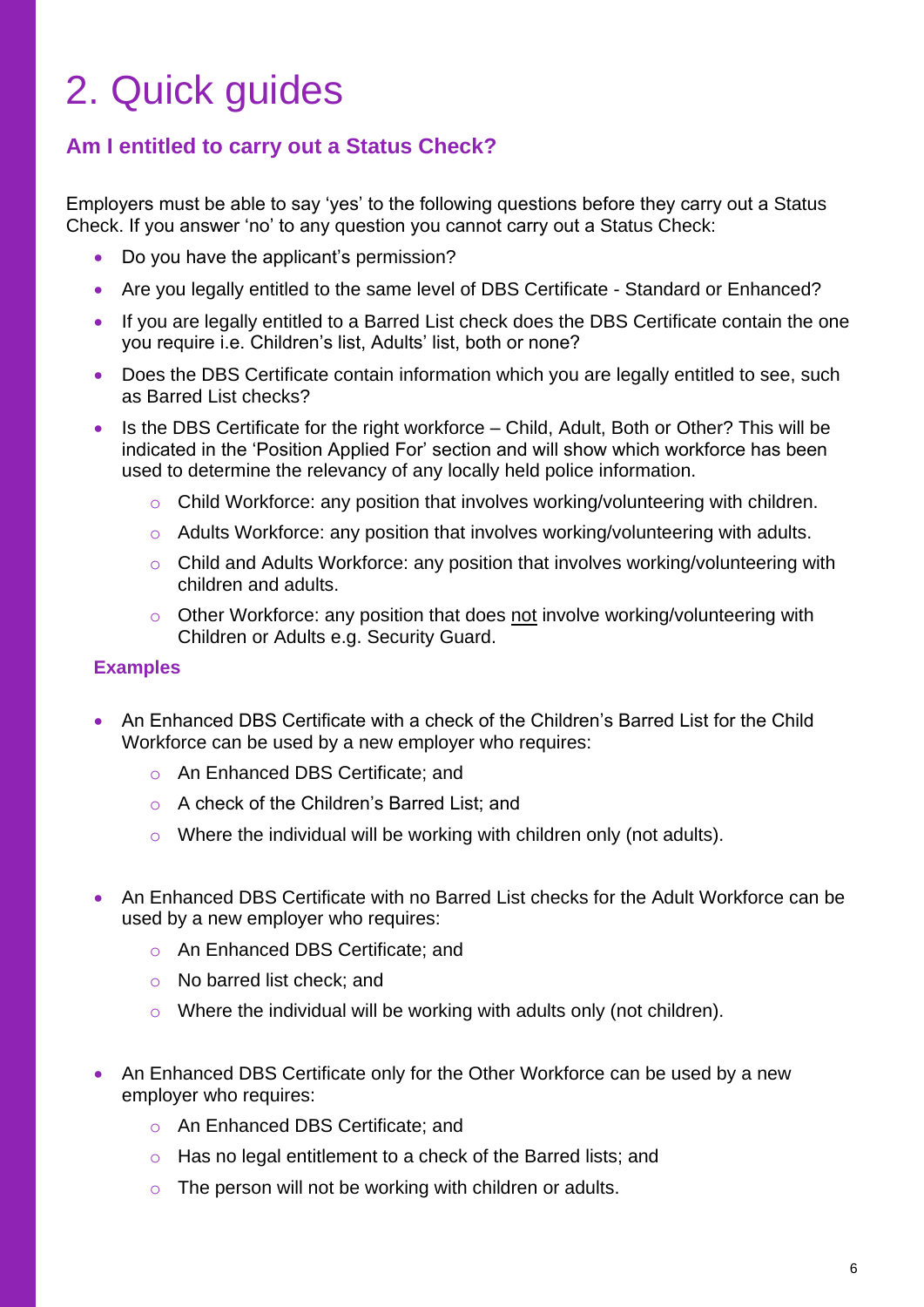# **How to make a single Status Check**

## **Step 1**

- Are you entitled to a DBS check of the level and type as you are going to check the status of? Refer to the DBS Code of Practice for quidance.
- Do you have the individual's permission to carry out a Status Check?
- If you have answered 'yes' to both questions, you can carry out a Status Check.

## **Step 2**

- Go to [www.gov.uk/dbs-update-service](http://www.gov.uk/dbs-update-service)
- Please read all instructions carefully.
- **Enter the name of your organisation.**
- **Enter your forename and surname.**
- Enter the details of the DBS Certificate being checked. All of the details requested are mandatory.
	- o Enter the DBS Certificate number.
	- o Enter the current surname of the DBS Certificate holder as specified on their DBS **Certificate**
	- o Enter the date of birth of the DBS Certificate holder in the format DD/MM/YYYY, as recorded on the DBS Certificate.
- Ensure you do not type any spaces after entering the required information.

## **Step 3**

You will then be presented with the Legal Declaration:

*'I confirm I have the authority of the individual to which this DBS Certificate number relates to receive up-to-date information (within the meaning of section 116A of the Police Act 1997) in relation to their criminal record DBS Certificate for the purposes of asking an exempted question within the meaning of section 113A of the Police Act 1997; or in relation to their enhanced criminal record DBS Certificate for the purposes of asking an exempted question for a prescribed purpose within the meaning of section 113B of the Police Act 1997.'*

You must tick the 'I agree with the legal declaration' check box to proceed.

## **Step 4**

 You will be presented with the result of the check which you can print out and then store it safely and securely in line with the DBS Code of Practice. For more information go to [www.gov.uk/dbs.](http://www.gov.uk/dbs)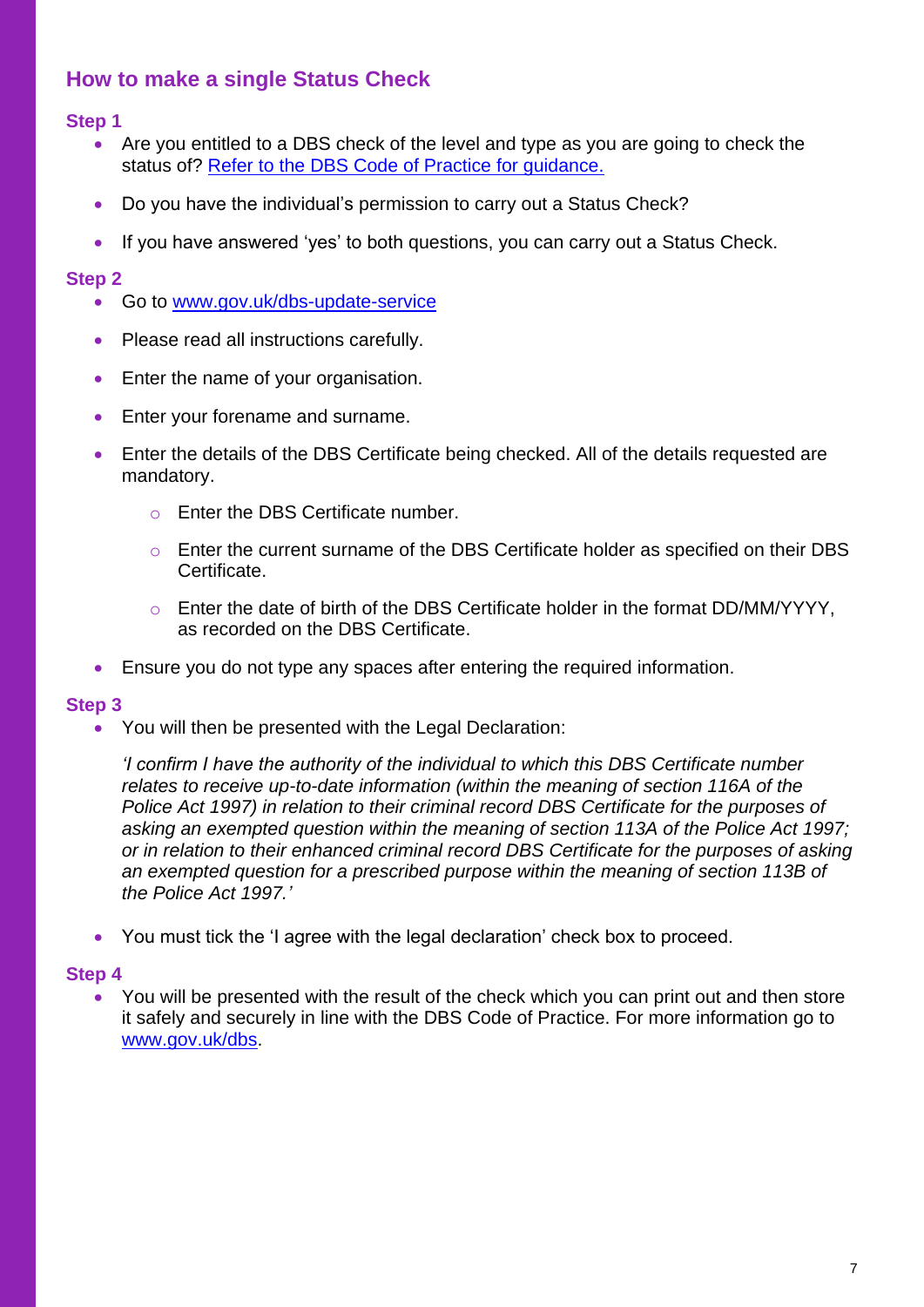# **Interpreting Status Check results**

When an organisation decides to carry out an online Status Check of a DBS Certificate:

- You must have seen the original DBS Certificate to:
	- o check that it is the same level as your required level e.g. Standard, Enhanced, and Enhanced with a Children's/Adults'/both Barred list check; and
	- $\circ$  see what, if any, information that was revealed about the applicant and consider this as part of your recruitment process.
- Satisfy yourself through robust ID checks that the person being checked is the same person as that is named on the actual DBS Certificate.

You can then carry out the Status Check and you will get one of the following results.

This DBS Certificate did not reveal any information and remains current as no further information has been identified since its issue.

This means

- The DBS Certificate when issued was blank i.e. it did not reveal any information about the person; and
- No new information has been found since its issue and can therefore be accepted as being still current and valid.

This DBS Certificate remains current as no further information has been identified since its issue.

This means

- The DBS Certificate revealed information about the person; and
- No new information has been found since its issue and can therefore be accepted as being still current and valid.

This DBS Certificate is no longer current. Please apply for a new DBS check to get the most up-to-date information.

This means

• New information has come to light since the DBS Certificate was issued and you will need to apply for a new DBS check to see this new information.

The details entered do not match those held on our system. Please check and try again

This means either:

- The individual has not subscribed to the Update Service; or
- The DBS Certificate has been removed from the Update Service; or
- You have not entered the correct information.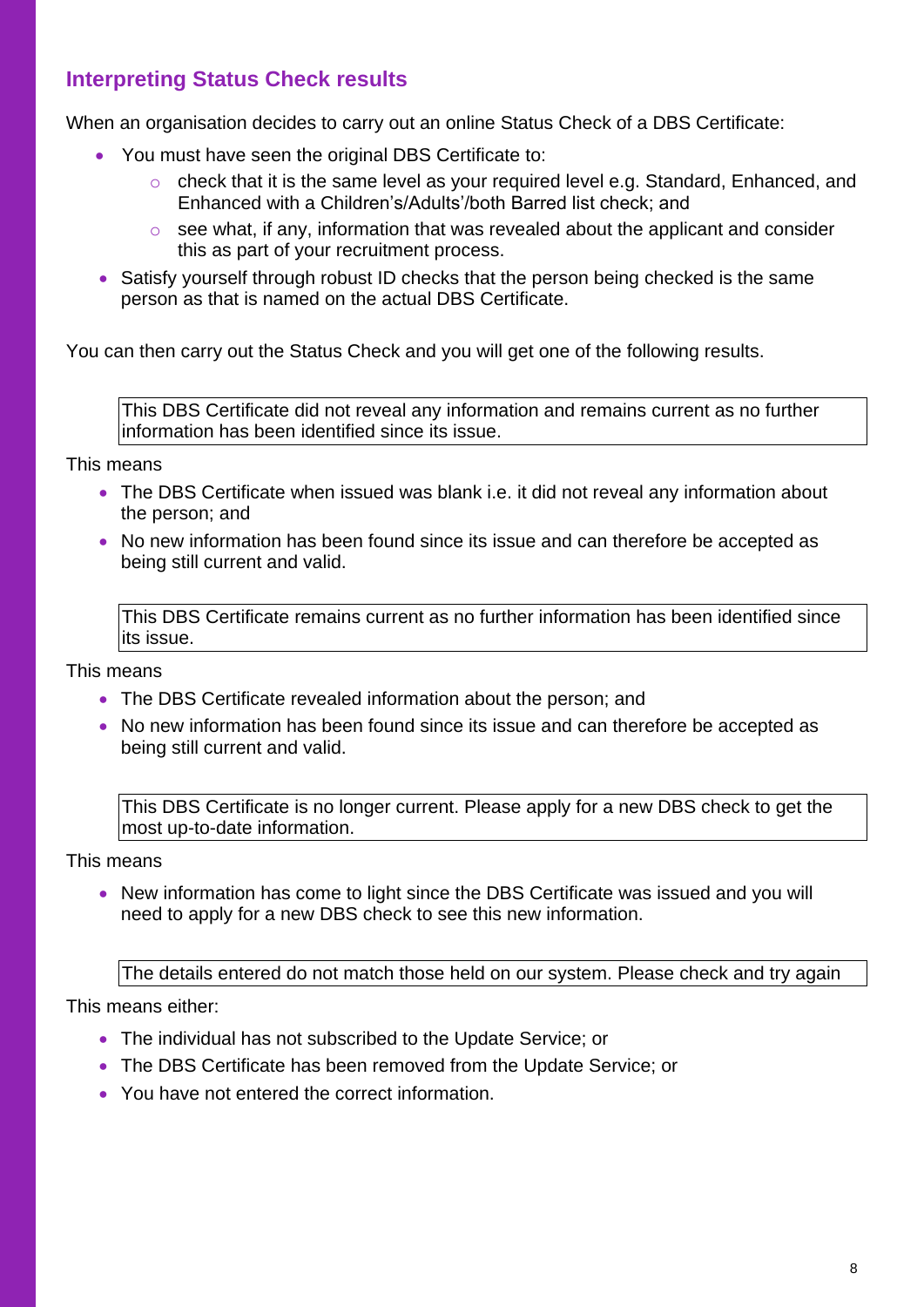## **Multiple Status Checking**

## **Background**

Some organisations submit large numbers of DBS applications and will need to be able to check multiple statuses at the same time. Other organisations may not submit large numbers of applications but may still need to use a quick and efficient Multiple Status Checking facility.

The multiple Status Checking facility can be accessed by your organisation. It will enable you to make an unlimited number of simultaneous checks which will save you considerable time and will be easy to use. The process of implementing the connection that will enable the data exchange and multiple checks to take place should be quick for your organisation to implement.

For more information about the Multiple Status Checking Service and how to access it, go to our Multiple Status Checking facility guide [here.](https://www.gov.uk/government/publications/dbs-update-service-multiple-status-checking-guide)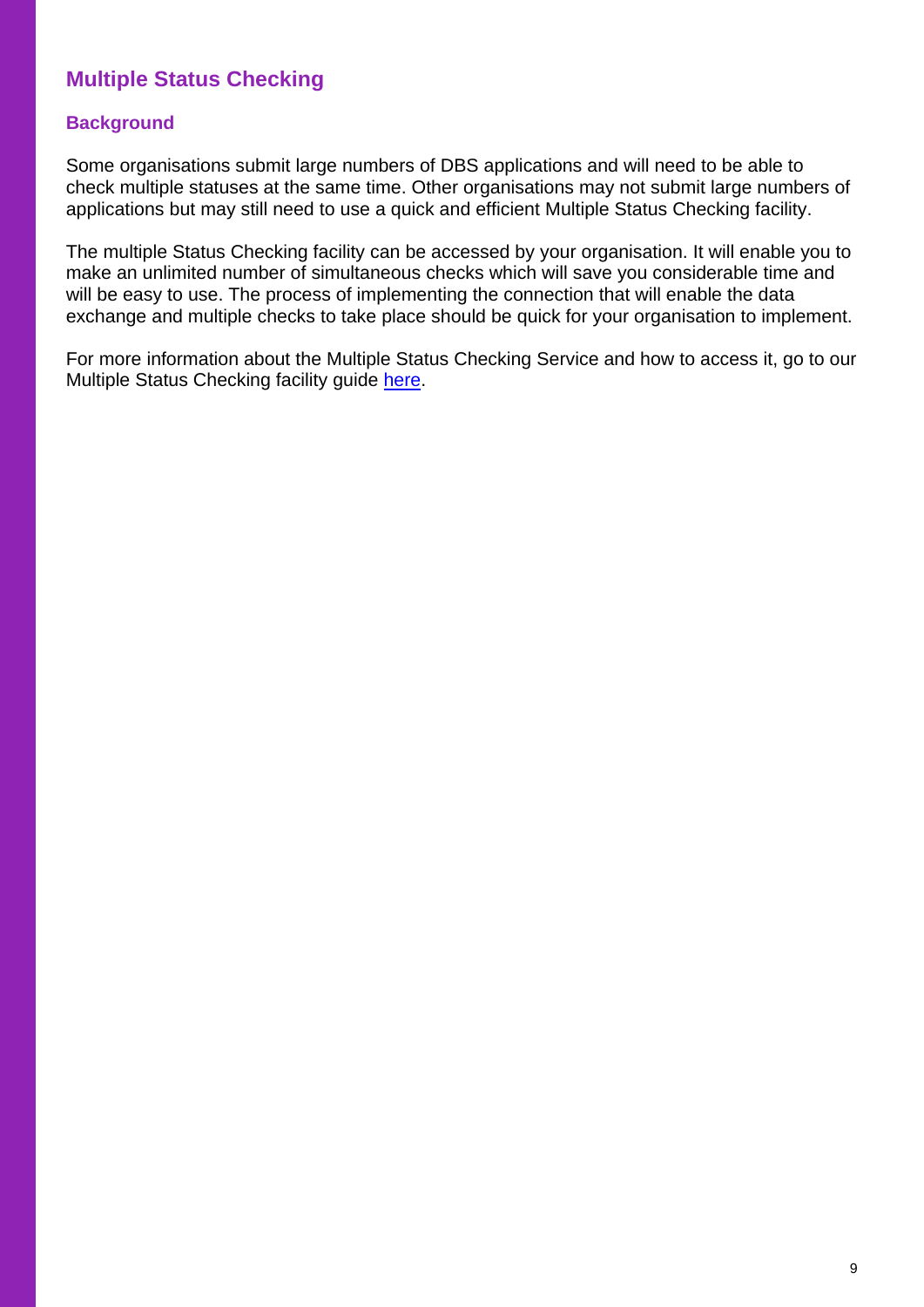# <span id="page-9-0"></span>3. Frequently Asked Questions

## **1. Will I still get a copy of the individual's DBS certificate when I apply for their DBS check?**

No. From 17 June 2013 the DBS will issue DBS Certificates to the applicant only. You will have to ask the individual to show you their DBS Certificate. If the application was submitted before 17 June 2013 but the certificate was issued on or after 17 June 2013, then only an applicant copy will be issued. This also applies to disputes raised on certificates which were issued prior to 17 June 2013.

## **2. Why are you no longer issuing DBS Certificates to organisations?**

The Government changed the law which meant that the DBS can now only send DBS Certificates to the individual on whom the check was carried out.

## **3. If the applicant disputes the content of their DBS Certificate from 17 June will the DBS let me know?**

Yes, from 17 June the DBS will notify Registered Bodies if a dispute has been raised. The outcome of the dispute will not be shared with the Registered Body.

## **4. Can I still phone the DBS to find out whether the Certificate was issued blank to enable a recruitment decision?**

No, we are no longer able to reveal this information to the employer or Registered Body; you will need to ask the individual to show you a copy of their Certificate.

**5. Now that the certificate is only sent to the applicant, can I still keep a copy of the certificate for our records?**

Yes you can with the applicant's consent. You must apply the same data protection [provisions](http://www.legislation.gov.uk/ukpga/1998/29/contents) when keeping a copy of the certificate.

## **6. Do I have to subscribe to the Update Service to carry out a Status Check of a DBS Certificate?**

No. This is a free service for employers.

## **7. Do I have to use the Update Service or can I just keep getting the person to apply for DBS checks?**

This is an optional service. However, you may wish to consider the benefits of using this service.

- Instant online checks of DBS Certificates.
- No more DBS application forms to fill in.
- You may never need to apply for another DBS check for an employee again.
- Less bureaucracy.
- Saves you time and money.
- Enhances your safeguarding processes and may help to reduce your risks.
- Easy to incorporate into your existing suitability decision-making processes.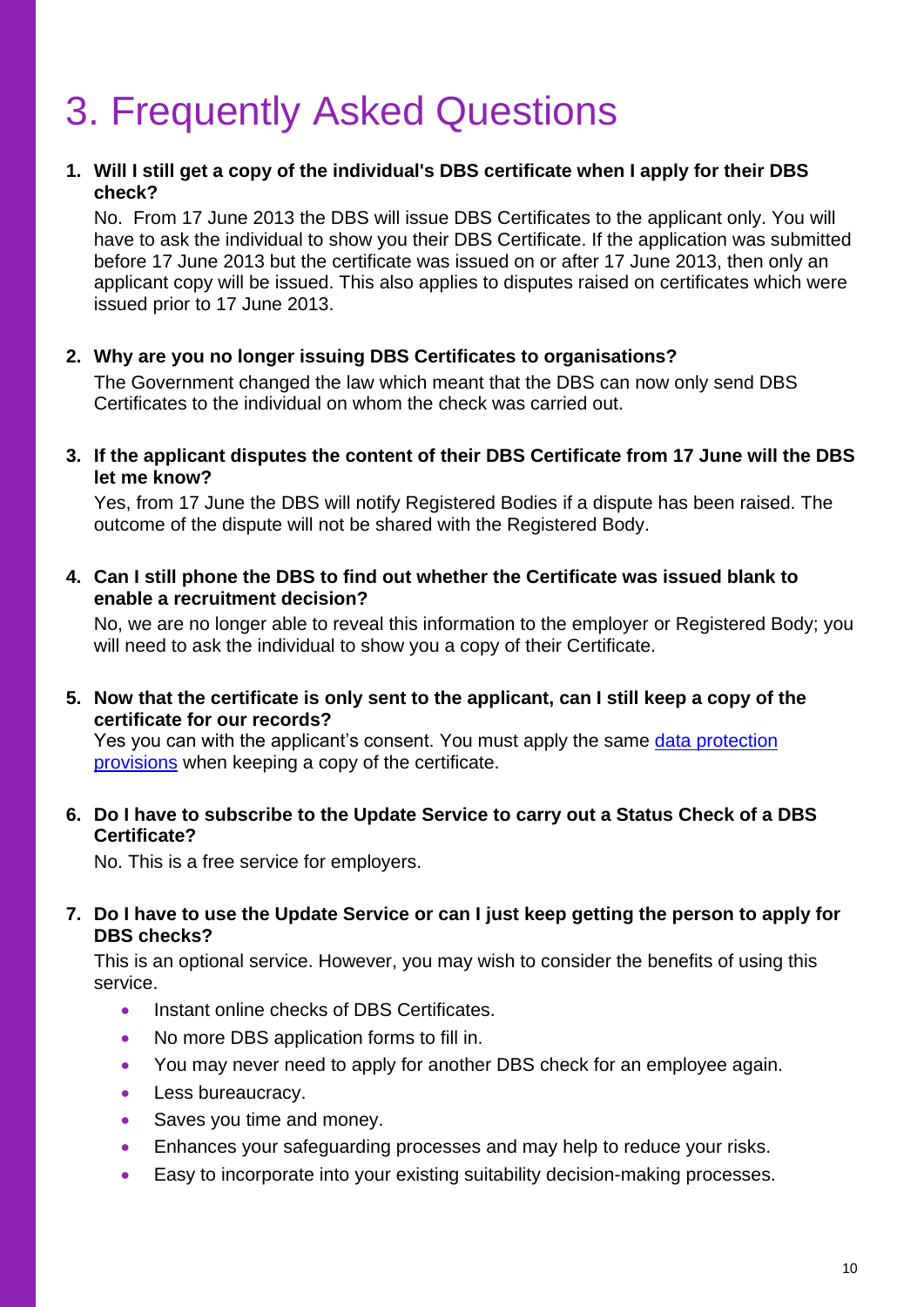## **8. How much is it to carry out a Status Check?**

Status Checks are provided free-of-charge.

## **9. Who can carry out a Status Check?**

You can only carry out a Status Check if you are legally entitled to carry out a DBS check and the DBS Certificate is the same type and level as you need. If you are unsure, please go to [www.gov.uk/dbs](http://www.gov.uk/dbs) for more information and guidance on entitlement.

If you carry out a Status Check you will be asked to make a declaration confirming your eligibility to carry out such a check and you must be able to comply with the DBS Code of Practice. Full details are available from the website [www.gov.uk/dbs.](http://www.gov.uk/dbs)

## **10.What do I need to do to carry out a Status Check?**

You will need to:

- Check the DBS Certificate is for the right workforce and is the same type and level as you need.
- Check the person's identity.
- Check the name on the DBS Certificate matches this identity.
- Get the person's permission to carry out a Status Check.
- Take a note of the DBS Certificate reference number and the person's name and date of birth.
- Comply with the DBS Code of Practice which includes having a policy on the Recruitment of Ex-offenders and make this available to the person. A sample policy on the Recruitment of Ex-offenders is available from [www.gov.uk/dbs.](http://www.gov.uk/dbs)

## **11.Do I need to see the actual DBS Certificate when I carry out a Status Check?**

Yes. You will need to have seen the original DBS Certificate to ensure that it is for the right workforce and of the right type and level that you need and that you are legally entitled to. E.g. Enhanced with an Adults' Barred List check for the Adults' Workforce.

## **12.As my organisation no longer receives a copy of the DBS Certificate how can we tell if the Certificate the applicant shows us is genuine?**

You can use the information on the security features of a DBS Certificate on our website at <www.gov.uk/disclosure-barring-service-check/tracking-application-getting-certificate> to determine whether the Certificate is genuine.

## **13.Do I need the person's permission to do a Status Check?**

Yes. You will need their permission, verbal or written, to carry out a Status Check. You may want to get consent each time you check or you could consider asking for ongoing consent – that will be up to you and the individual. The individual will be able to see who has carried out a Status Check, and when they did so, from their online account.

## **14.Can an individual stop me carrying out a Status Check on their DBS Certificate?**

Yes. If the individual leaves your organisation, moves to a position where there is no legal entitlement to the same DBS check, or withdraws their consent you must stop carrying out any further checks. If you continue to carry out Status Checks on their certificate you would be breaking the law by accessing data you were not entitled to see.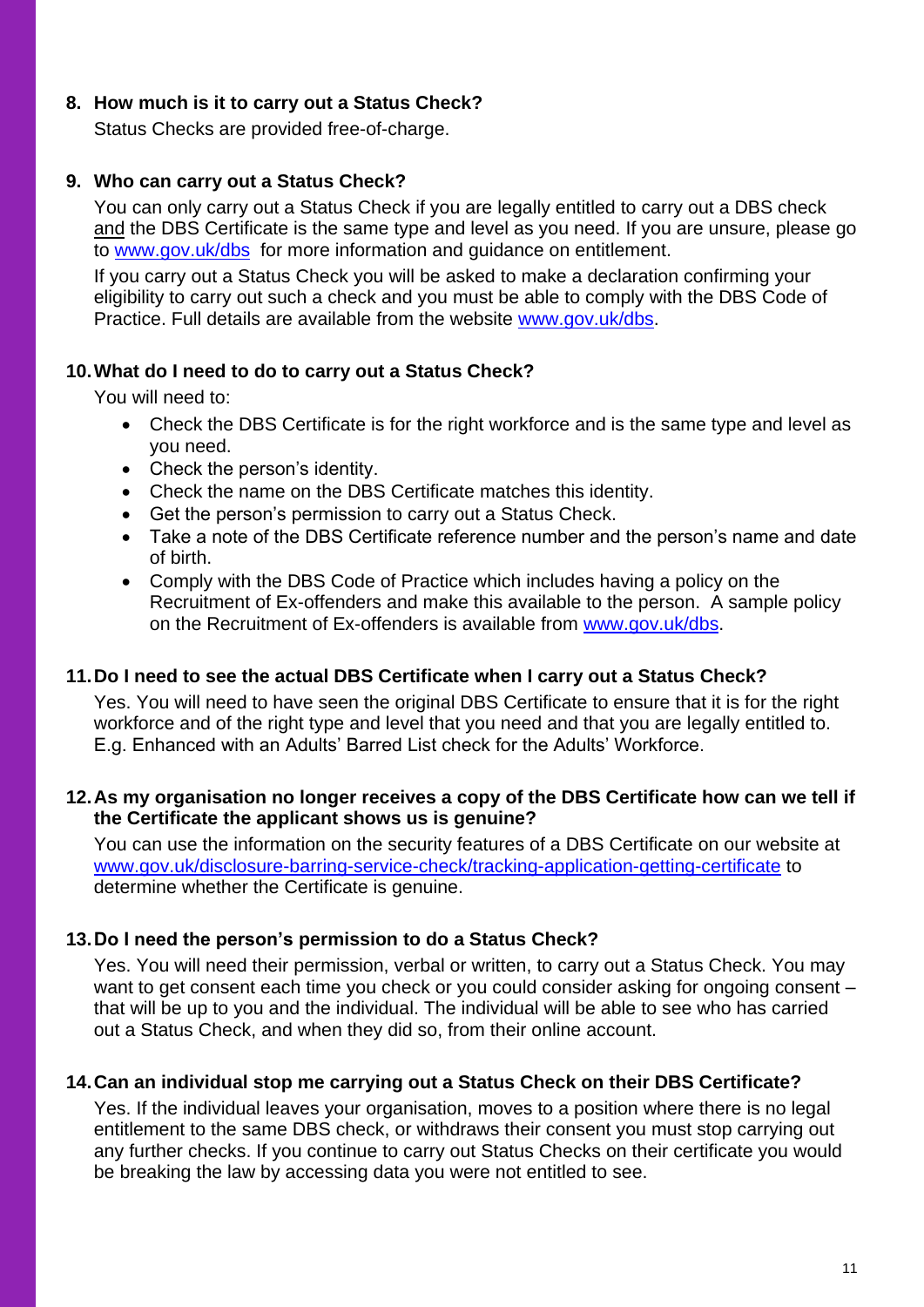## **15.How many Status Checks can I carry out?**

You can carry out as many as you want, and as many times as you want, as long as you have the individual's consent.

## **16.How often does the DBS search for updates on each DBS Certificate?**

When a person adds their DBS certificate to their Update Service account, the DBS will search regularly to see if any new information has come to light since it was issued. The frequency varies depending on the level and type of the DBS Certificate and based on the likely probability of such changes.

## **17.What is the frequency that the DBS will search for updates?**

For criminal conviction and barring information the DBS will search for updates on a weekly basis as this information can change frequently.

For non-conviction information, which appears on a very small percentage of DBS Certificates and changes infrequently, the DBS will search for updates every 9 months.

## **18.Can I carry out multiple Status Checks at the same time?**

Yes. Full details are available in the Update Service [Multiple Status Checking Facility guide](https://www.gov.uk/government/publications/dbs-update-service-multiple-status-checking-guide) which can be found at [www.gov.uk/dbs.](http://www.gov.uk/dbs)

## **19.What information will I see when I carry out a Status Check?**

You will see the following details:

- The individual's name;
- The individual's date of birth; and,
- One of the following results:
	- o This DBS Certificate did not reveal any information and remains current as no further information has been identified since its issue.
	- $\circ$  This DBS Certificate remains current as no further information has been identified since its issue.
	- o This DBS Certificate is no longer current. Please apply for a new DBS check to get the most up-to-date information.
	- o The details entered do not match those held on our system. Please check and try again

## **20.What is likely to cause a change to someone's status, so their DBS Certificate is no longer current?**

The status will change if:

- For all DBS certificates
	- o new convictions, cautions, reprimands or warnings; or
	- o any amendment or change to a current conviction, caution, warning or reprimand.
- For Enhanced DBS Certificates
	- o any new, relevant police information.
- For Enhanced Certificates with a Barred List check(s):
	- o if the person becomes barred for that list(s) checked on the Enhanced Certificate.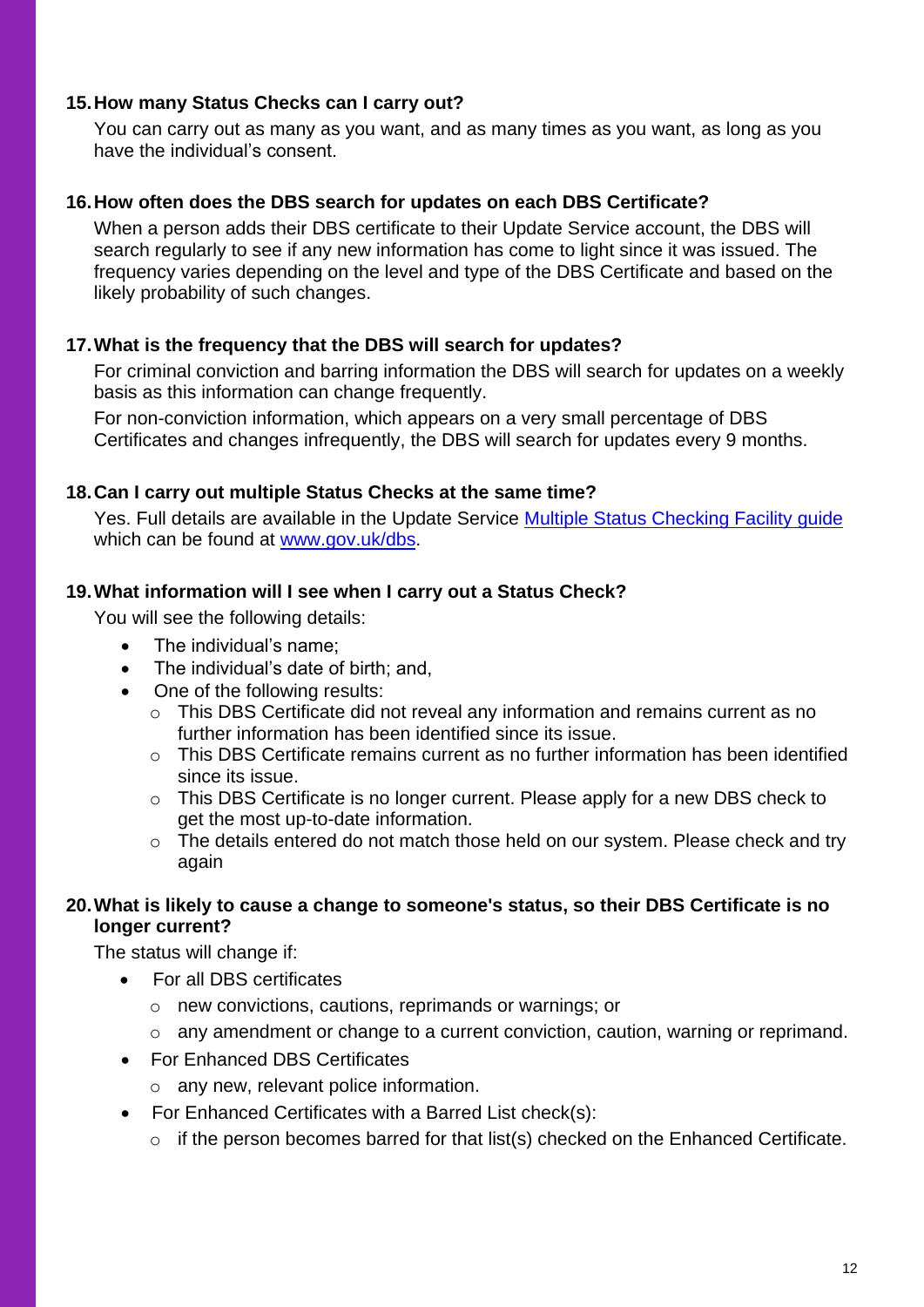## **21.What should I do if an individual's Status Check reveals a change?**

You should have a discussion with the individual about the reasons why there is a change. You should then ask the individual to apply for a new DBS check.

Any action you take before you find out the new information is a matter for your organisation.

## **22.Can I find out if the change is because the individual has been barred from working in Regulated Activity?**

Yes, with the individual's permission you can request an Early Confirmation Check.

You can only request this information if all of the following conditions apply:

- The individual is subscribed to the Update Service; and
- A Status Check has indicated that the certificate is no longer up-to-date; and
- The certificate included a check of a Barred List(s); and
- You have the applicant's consent.

## **23.How do I apply for an Early Confirmation check?**

You will need to complete an online form and email this to the DBS. The form is available from [www.gov.uk/government/publications/dbs-update-service-early-confirmation](https://www.gov.uk/government/publications/dbs-update-service-early-confirmation-application-form)[application-form.](https://www.gov.uk/government/publications/dbs-update-service-early-confirmation-application-form) You will receive a response within 7 working days.

## **24.What should I do if an Early Confirmation check confirms that my employee has been barred?**

It is illegal for an employer to knowingly employ someone in a regulated activity when they know that person is barred from that regulated activity. It is also an offence for a barred person to work or seek to work in regulated activity with a sector from which they are barred. In the event of your employee appearing in the Barred List you will be given guidance by the DBS along with the confirmation.

## **25.How much will it cost for an Early Confirmation check?**

There is no charge for this service at the moment. However DBS reserves the right to introduce a fee at some point in the future.

## **26.Can a Registered Body get a copy of the applicant's DBS Certificate?**

Registered Bodies will be entitled to ask the DBS for a copy of the applicant's DBS Certificate if all of the following conditions apply:

- The individual is subscribed to the Update Service; and
- The employer has carried out a Status Check which revealed a change to the DBS Certificate; and as a result
- The individual has applied for a new DBS check as the result of a change to an existing DBS Certificate; and
- The DBS issued the new DBS Certificate to the applicant more than 28 days ago; and
- The applicant has not shown the employer their new DBS Certificate.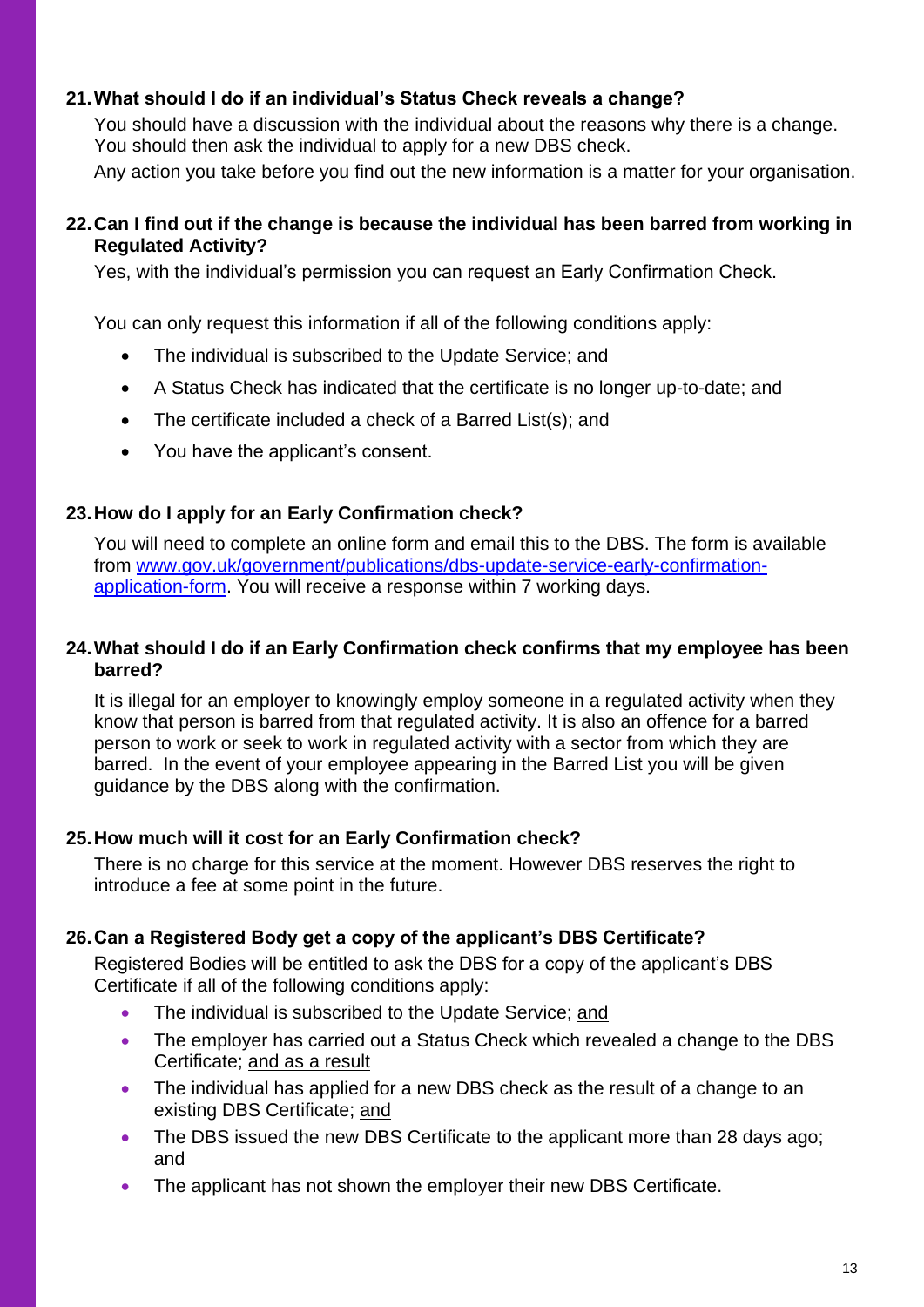If the individual has disputed the new DBS Certificate the DBS will not consider issuing a copy to the Registered Body until 28 days after the dispute is resolved. This is to give the applicant time to show the Certificate to the Registered Body /employer.

## **27.Can I print and keep a record of the Status Check result?**

Yes, as long as you protect this information in line with the DBS's Code of Practice and the Data Protection Act. Details can be found on [www.gov.uk/dbs.](http://www.gov.uk/dbs)

## **28.After I have completed a Status Check will the DBS notify me if the information revealed on the DBS Certificate subsequently changes?**

No. If you want to check if the DBS Certificate remains current you can carry out periodic Status Checks with the applicant's consent.

## **29.Do I have to tell the person each time I carry out a Status Check of their DBS Certificate?**

You should always have the consent of the person before you check the Status of their DBS Certificate. All Status Checks are recorded and can be viewed by the individual on their Update Service account.

## **30.Can I share the results of the Status Check with anyone?**

No. If you are carrying out Status Checks you must comply with our [Code of Practice](https://www.gov.uk/government/uploads/system/uploads/attachment_data/file/143662/cop.pdf) which sets out when, and with whom, you can share the results with. For further details please visit [www.gov.uk/dbs.](http://www.gov.uk/dbs)

## **31.If a DBS Certificate was obtained for an individual carrying out their work from their own home, will the Update Service reveal new information about other individuals employed or living in their home?**

No. The Update Service will only check for updates based on the individual for whom the check was carried out – not the home address where the work is being undertaken or any other individuals employed or living at that address.

## **32.Can I check the status of a manual DBS Certificate?**

No. Unfortunately, if the individual's DBS Certificate was not produced by the system they cannot link this to the Update Service. If they received a manual DBS Certificate they will have also received a letter explaining that it is a manual DBS Certificate and not a system generated one.

## **33.Is the Update Service available in Welsh?**

Yes the online service is available in Welsh.

## **34.How can I use the Update Service if our recruitment or suitability decisions are made centrally and not locally?**

We have designed the service to suit a wide range of organisations, from those that take decisions centrally, to those that delegate decisions about DBS checks to their local offices. If you make all your decisions centrally and wish to keep this practice you can. If an individual has subscribed to the Update Service, instead of asking them to complete a new DBS application you can: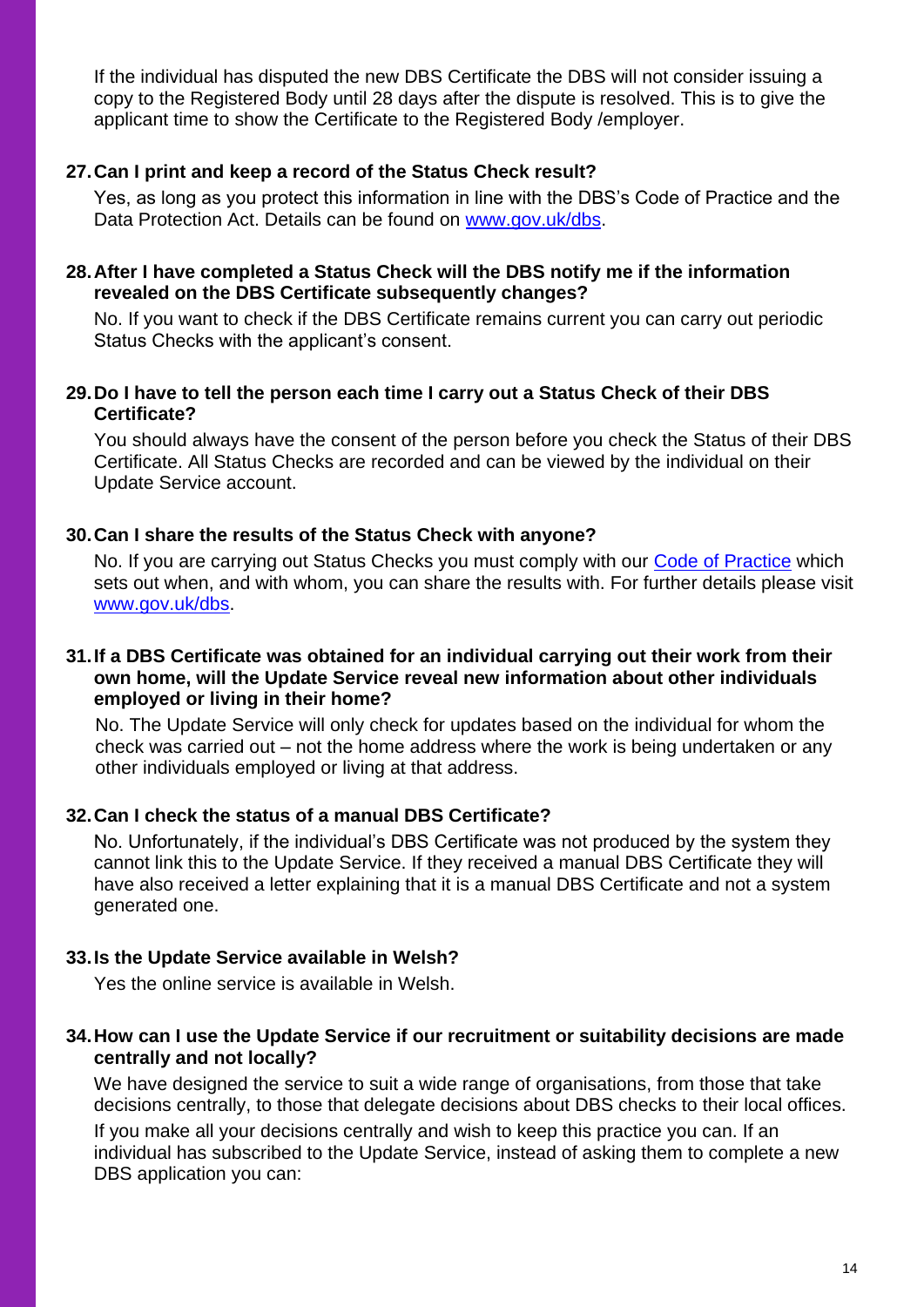## **Option 1**

- 1. Obtain the applicant's consent.
- 2. Ask the individual to send you their DBS Certificate.
- 3. When you receive it, check it's the same type and level as you need and check if any information was disclosed.
- 4. Make a note of the applicant's name as printed on the DBS Certificate, their date of birth and the DBS Certificate reference number.
- 5. Carry out a free, online check to make sure that the DBS Certificate is still up-to-date and valid.
- 6. Return the individual's DBS Certificate.

## **Option 2**

- 1. Ask your local office to view the DBS Certificate.
- 2. Ask your local office to check if the DBS Certificate is of the same type and level as you need and if any information was disclosed.
- 3. Obtain the applicant's consent.
- 4. Make a note of the applicant's name as printed on the DBS Certificate, their date of birth and DBS Certificate reference number.
- 5. You can then carry out a free, online check to make sure that the DBS Certificate is still up-to-date and valid.

## **35.Will my organisation's registration be cancelled if we do not meet the minimum application threshold following the introduction of the Update Service?**

The conditions of registration have not changed following the introduction of the Update Service. One of the conditions continues to be that an organisation must meet the minimum threshold requirement as specified in Regulation 7 (i) of the Police Act 1997 (Criminal Records) (Registration) Regulations 2006, which makes provision for the signing of 100 eligible DBS applications in any 12-month period.

All organisations are able to follow an appeals process if they believe that the decision to cancel a registration or countersignatory status was not made in accordance with the Regulation(s). The appeals process also allows organisations to explain any extenuating circumstances for failing to meet the conditions of registration.

## **36.Will regulators accept a Status Check to meet their requirements on inspection?**

The DBS anticipates that regulators will accept a Status Check if the DBS Certificate being checked is the same level and type as is required by them. You should speak with your regulator to confirm their requirements.

## **37.Can I do Status Checks through the e-bulk service?**

No. The two services are not integrated.

You can still carry out checks on DBS applications submitted through the e-Bulk service when the DBS Certificate is issued. There will also be a separate facility which organisations can use to carry out multiple Status Checks. You can find further information in the [Update](https://www.gov.uk/government/publications/dbs-update-service-multiple-status-checking-guide)  [Service Multiple Status Checking Facility guide.](https://www.gov.uk/government/publications/dbs-update-service-multiple-status-checking-guide)

## **38.Can I subscribe to the Update Service with my DBS registration application form or when I apply to become a Registered Body or Countersignatory?**

No. Individuals can only subscribe with an application for a DBS check.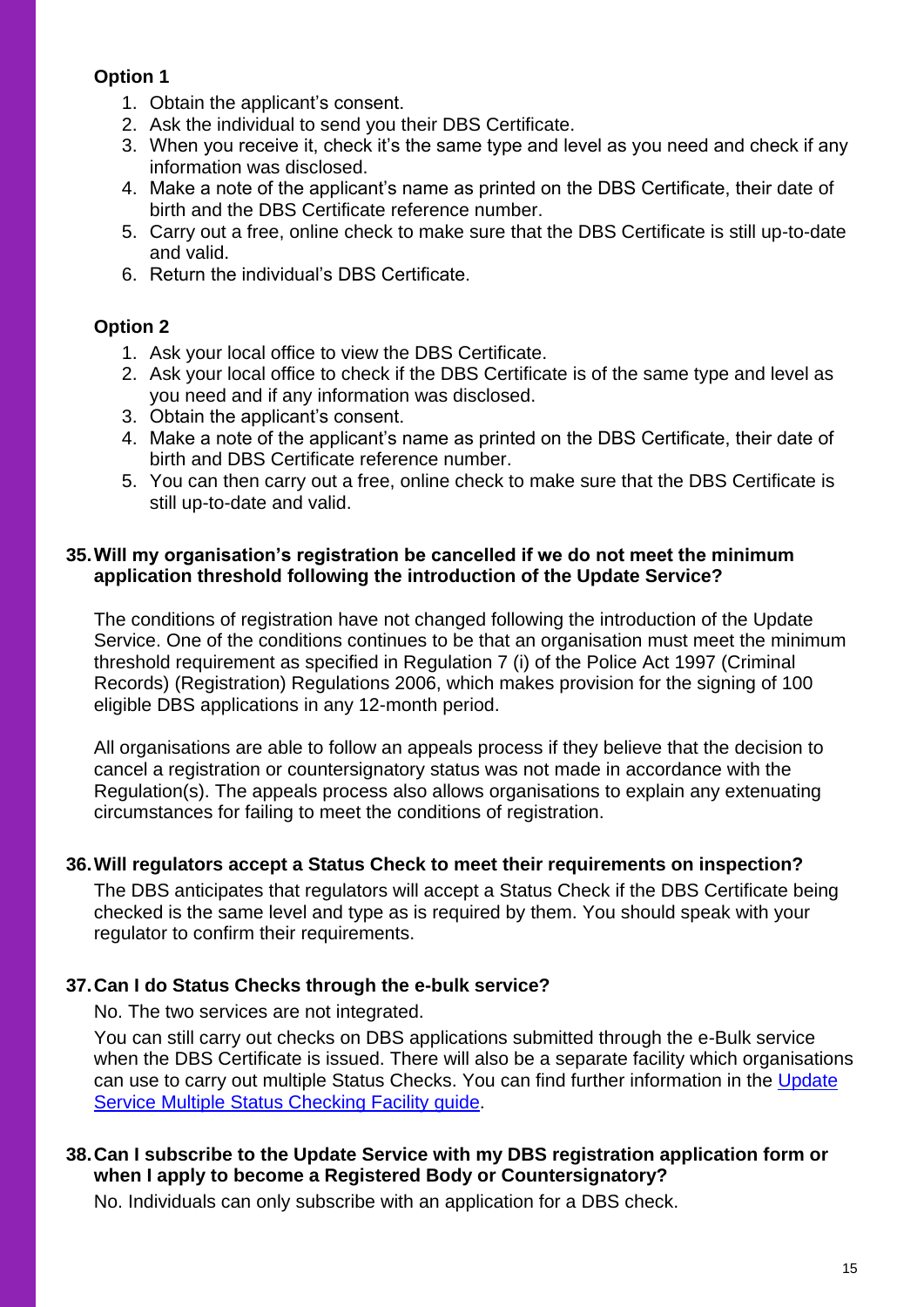## **39.Will there be any changes to the Online Tracking Service?**

No. You will still be able to [track an application form](https://secure.crbonline.gov.uk/enquiry/enquirySearch.do) and see when the DBS Certificate is issued. The [Online Tracking Service](https://secure.crbonline.gov.uk/enquiry/enquirySearch.do) will not reveal if the DBS Certificate contained any information or not. This is being considered as part of our planned enhancements to the Update Service next year.

## **40.Can our organisation pay for employee subscription fees in block payments, or pay for more than one subscription at once?**

No, the annual subscription fee is paid by credit or debit card from within the subscriber's account. The subscriber can use someone else's card to pay, with the card holder's permission. Your organisation could choose to reimburse each individual but that is a matter for them and not the DBS.

## **POSITION APPLIED FOR FIELD**

## **41.Why are you making changes to the Position Applied for field (X61)?**

At the same time as the Update Service was introduced, the DBS began using a new relevancy test when considering releasing non-conviction information about an individual, and this test will apply to the workforce which the DBS check is related to, rather than a single position or role, i.e. the Child Workforce, Adult Workforce, both Child and Adult Workforce, or Other Workforce (which applies if the person is not working with children or adults). This change means that individuals will be able to take their DBS Certificates from role to role within the same workforce.

## **42.What are the changes you are making to Position Applied for field (X61) on the application form?**

From 17 June 2013, we extended the Position Applied For field (X61) to include both lines totalling 60 characters. Registered Bodies must complete this field as follows, failure to complete the field correctly may result in the form being rejected; it may also prevent the applicant from using their DBS Certificate for future employment or volunteering purposes:

- **X61 Line 1: Write in one of the following form of words to indicate the relevant workforce(s) i.e.**
	- Child Workforce
	- **Adult Workforce**
	- Child and Adult Workforce
	- **C**ther Workforce

Note: 'Other Workforce' must be written if the person is not working with children or adults.

**X61 Line 2: Enter a description of the 'Position Applied For' up to 30 characters.**

## **43.Will this change mean less information is released by the police?**

This change should not reduce the information and will enhance the relevancy of their decision making.

## **44.When will the application form be updated?**

We plan to make these changes, as soon as we can.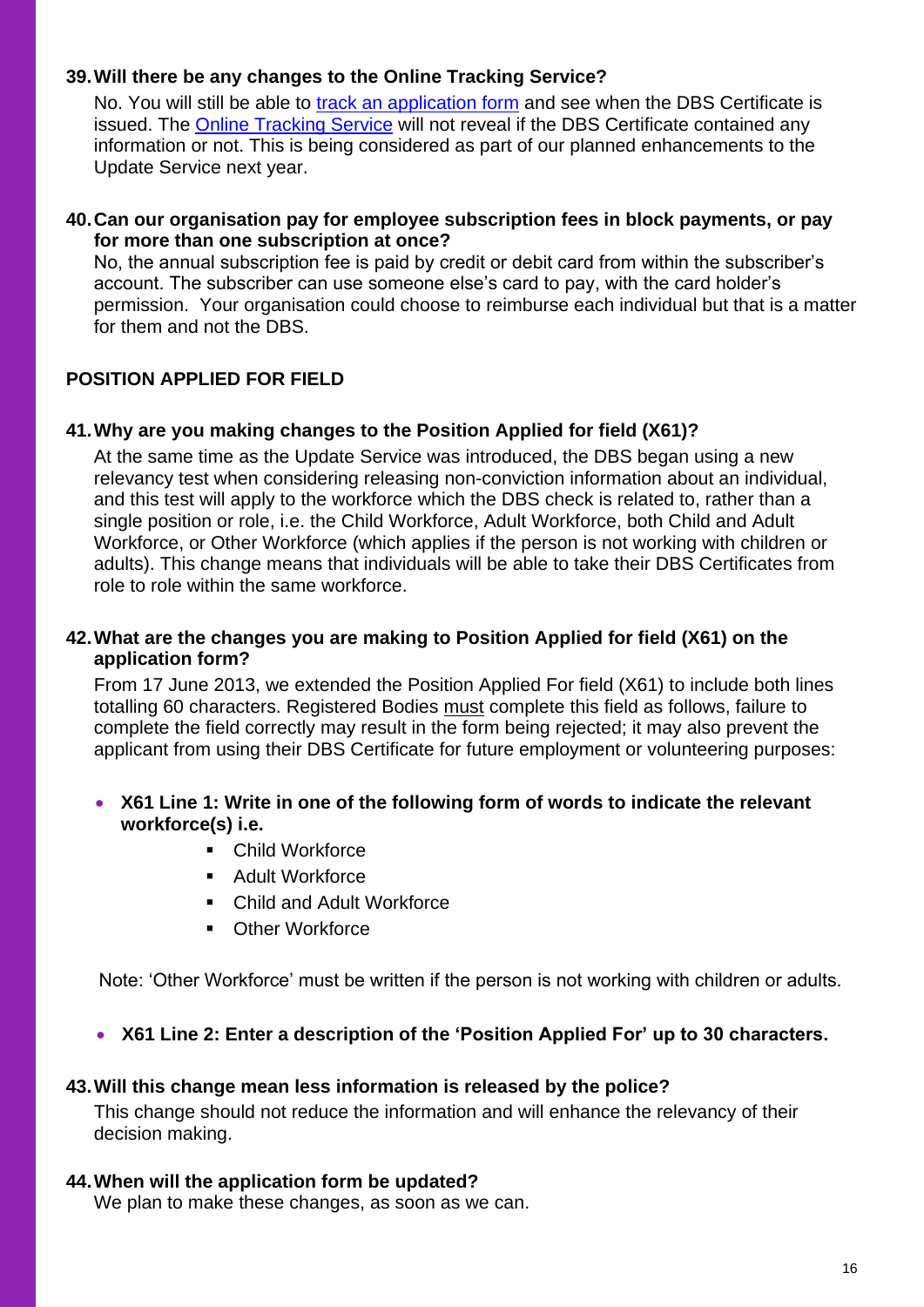## **E-Bulk Registered Bodies**

## **45.How can individuals subscribe to the Update Service if they apply for a DBS check via an e-Bulk Registered Body?**

If the Registered Body submits the individual's application for a DBS check via the e-Bulk application service the individual can subscribe to the Update Service using their e-reference or DBS Certificate number. If they subscribe using their Certificate number it must be done within 14 days of the date of issue of the resulting DBS Certificate.

#### **46.I am an e-Bulk Registered Body; can I advertise the Update Service?**

Yes. The DBS would like e-Bulk Registered Bodies to consider how they can advertise this service to their clients and applicants:

- During the online application process
- **Within any email notification**
- On their website
- **Promotional literature**

#### **47.I am an e-Bulk Registered Body; can I offer to run Status Checks for my clients?**

Yes. This could be a value added service which you can offer to your clients if they gain consent for each individual.